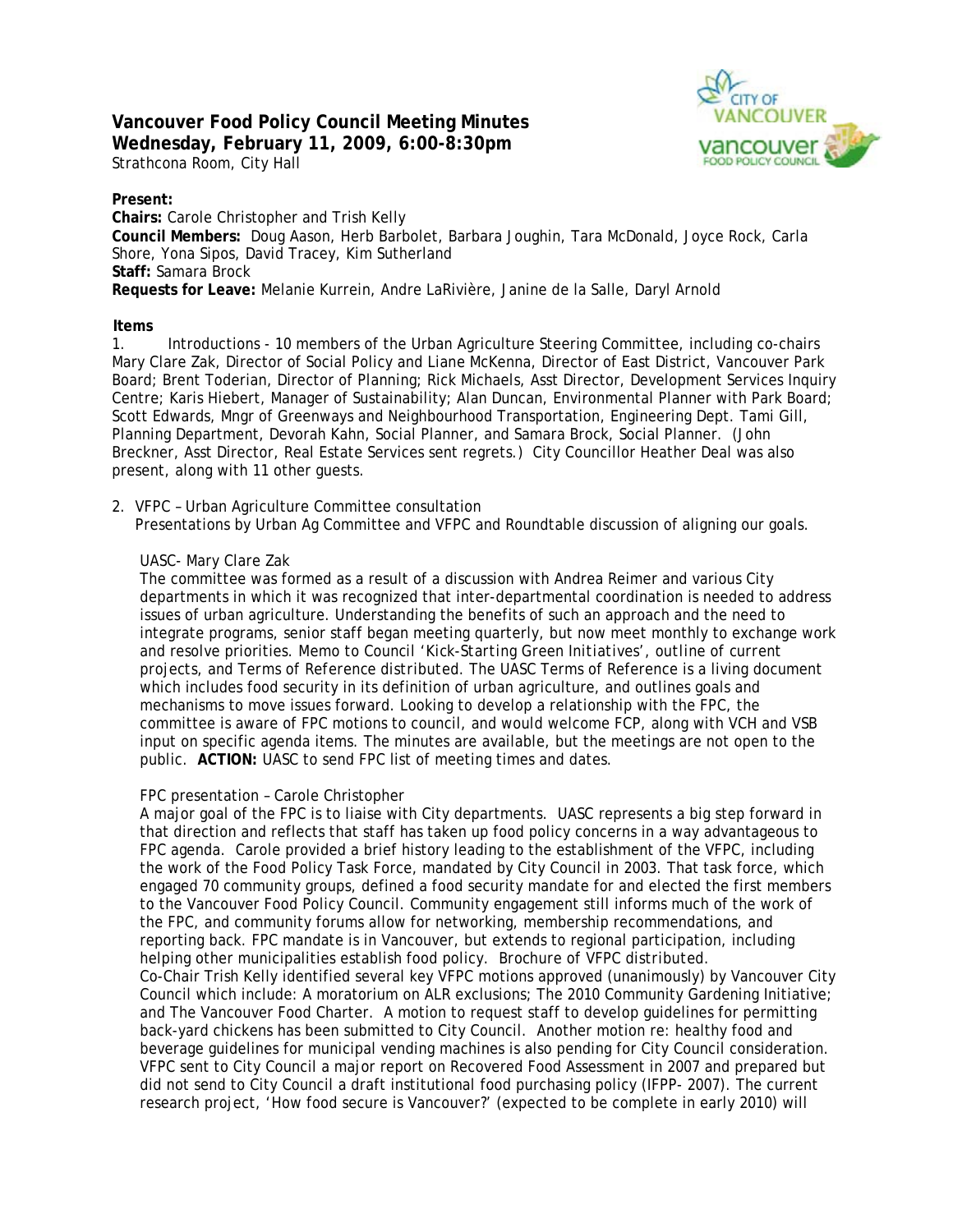develop and utilize key food security indicators to determine Vancouver's current food security and benchmark Vancouver with other jurisdictions. Additionally, the VFPC has provided input on a number of other policy initiatives including EcoDensity, Urban Agriculture Guidelines, consultation on the social development plan, and research and formulation of a statement on bio-fuels for the City of Vancouver.

#### **Discussion**

There were many expressions of potential for working together. The formal position of the VFPC is not affected by the presence of the UASC. Role of UASC is to ensure that city departments act in concert around recommended actions and policy. It was proposed and agreed that the UASC Terms of Reference provide wording that clarifies the roles of the UASC and VFPC. Lines of communication will be open through the exchange of minutes and agendas. Mary Clare Zak recommended liaising around the strategic plan, the IFPP, and the recovered food assessment report. **ACTION:** FPC to send UASC recovered food assessment report.

Brent Toderin, Director of Planning spoke about the widespread and growing support for urban agriculture within city departments and community support expressed during EcoDensity consultations. Scott Edwards noted occasional complaints about projects being targeted to specific groups but not a major impediment. Garden tenures is an ongoing issue of concern. The guidelines for urban agriculture on Engineering lands look to create opportunity to include the broader community.

Re: question of VFPC membership on UASC, it is hoped that by sharing minutes, each group will be aware of the priorities of the other and welcome to provide input by request to present on specific agenda items. As Samara Brock is both a member of the UASC and staff liaison to the VFPC, she can act as liaison between the committees. It was suggested that this role be formalized. There was additionally a suggestion to include a grower/producer on the UASC.

Re: questions concerning additional staff needs, it was noted that social planner, Devorah Kahn devotes time to the urban agriculture agenda and much of the staff work of the UASC goes to her. Issues of VFPC staffing continue to be a concern for the VFPC. This context is not the venue for resolving that concern.

FPC has made progress with local government, but UASC was encouraged to work with the provincial government to support local agriculture. Kim Sutherland offered to present summary of positive and negative effects of the City's policies on agriculture in the Lower Mainland (such as dumping fill on ALR) and cautioned that urban agriculture is sometimes used as an excuse to remove land from the ALR. Peak oil and climate change also need to be included in the urban agriculture portfolio. The Sustainability Group is working on long-range climate planning, and it was suggested that the project manager could present to FPC.

Clarification was requested regarding the table on Page 2 (Current Garden Plot count) of the Memorandum to Council, in which the majority of plots occur on 'Vacant private lots' and 'Development permit applications'. It was explained that the first refers to sites where the developer has chosen to support urban agriculture, and the second refers to new buildings whose applications have been approved and whose blueprints include community gardens. A discussion ensued concerning the relative benefit to the developers. There was concern expressed regarding the potential toxicity of sites. On private lands, non –profit groups are approached to manage the gardens and are aware of concerns. It was suggested that the Environmental branch work with MoE on site profiles. On public lands soil is removed and replaced.

**ACTION:** UASC to send short list of priorities for FPC strategic planning.